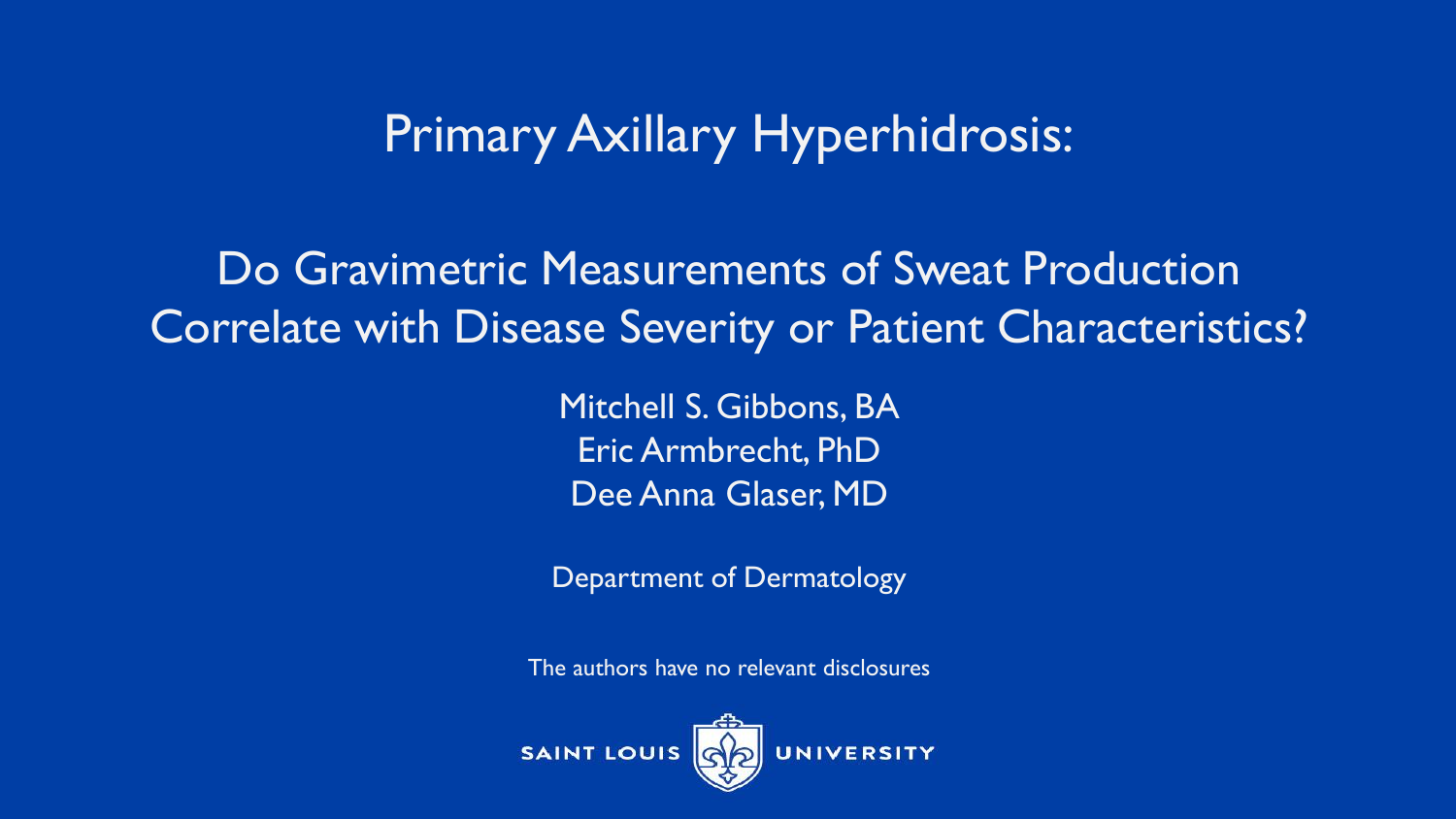## Background, Objectives, and Methodology

- Clinical trials studying primary hyperhidrosis often use gravimetric sweat measurements (GSM) to quantify sweat production. Little is known about the relationship between patient demographics or disease severity and GSM.
- Our objective is to describe relationships between patient characteristics, disease severity, and gravimetric sweat measurements.
- After institutional review board approval, untreated patients diagnosed with primary hyperhidrosis from 2015 - 2018 were identified.
- Patient demographics, age of onset, family history of hyperhidrosis, body mass index (BMI), and Hyperhidrosis Disease Severity Scale (HDSS) were recorded and compared with corresponding gravimetric sweat measurements.

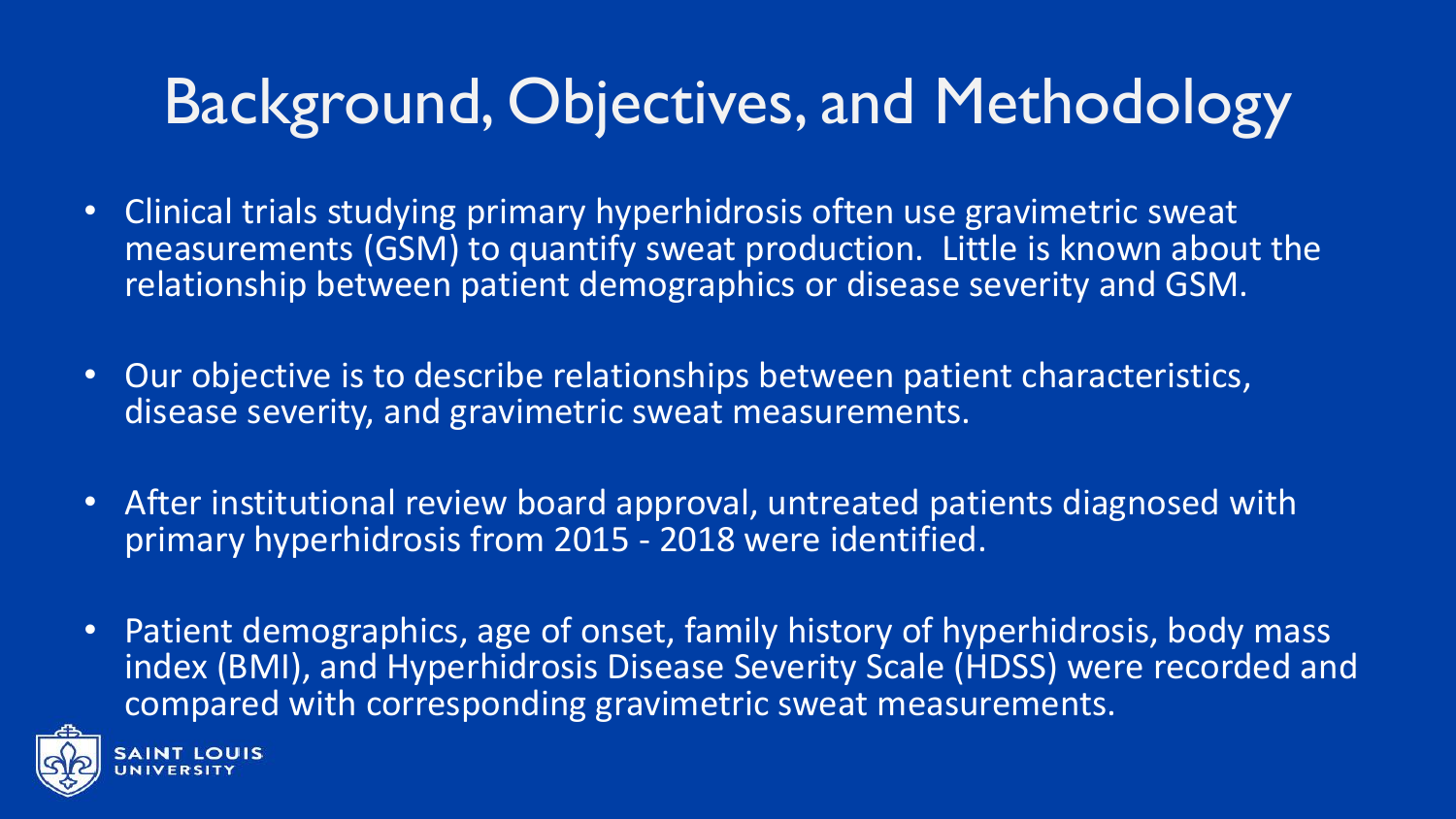| <b>Patient Characteristics</b>    |      |  |
|-----------------------------------|------|--|
| <b>Number of Patients, n</b>      | 268  |  |
| Mean Age, years                   | 27.9 |  |
| Female, %                         | 65.8 |  |
| Male, %                           | 34.2 |  |
| Caucasian, %                      | 86.1 |  |
| <b>African American, %</b>        | 9.0  |  |
| Mean BMI, kg/m <sup>2</sup>       | 26.5 |  |
| <b>Positive Family History, %</b> | 60.0 |  |
| <b>Mean Age of Onset, years</b>   | 12.8 |  |

## **Comparison of Axillary Gravimetric Sweat Measurements and Patient Characteristics**

|                             | Mean GSM (mg/5 min)            | p value |
|-----------------------------|--------------------------------|---------|
| Gender                      |                                |         |
| <b>Male</b>                 | 218                            | < .001  |
| <b>Female</b>               | 109                            |         |
| Race                        |                                |         |
| Caucasian                   | 153                            | .68     |
| <b>African American</b>     | 137                            |         |
| <b>Family History of HH</b> |                                |         |
| <b>Positive</b>             | 157                            | .60     |
| <b>Negative</b>             | 135                            |         |
|                             | <b>Correlation Coefficient</b> |         |
| <b>Age of Patient</b>       | $-.01$                         | .85     |
| <b>Age of Onset of HH</b>   | .01                            | .79     |
| <b>BMI</b>                  | .10                            | .07     |

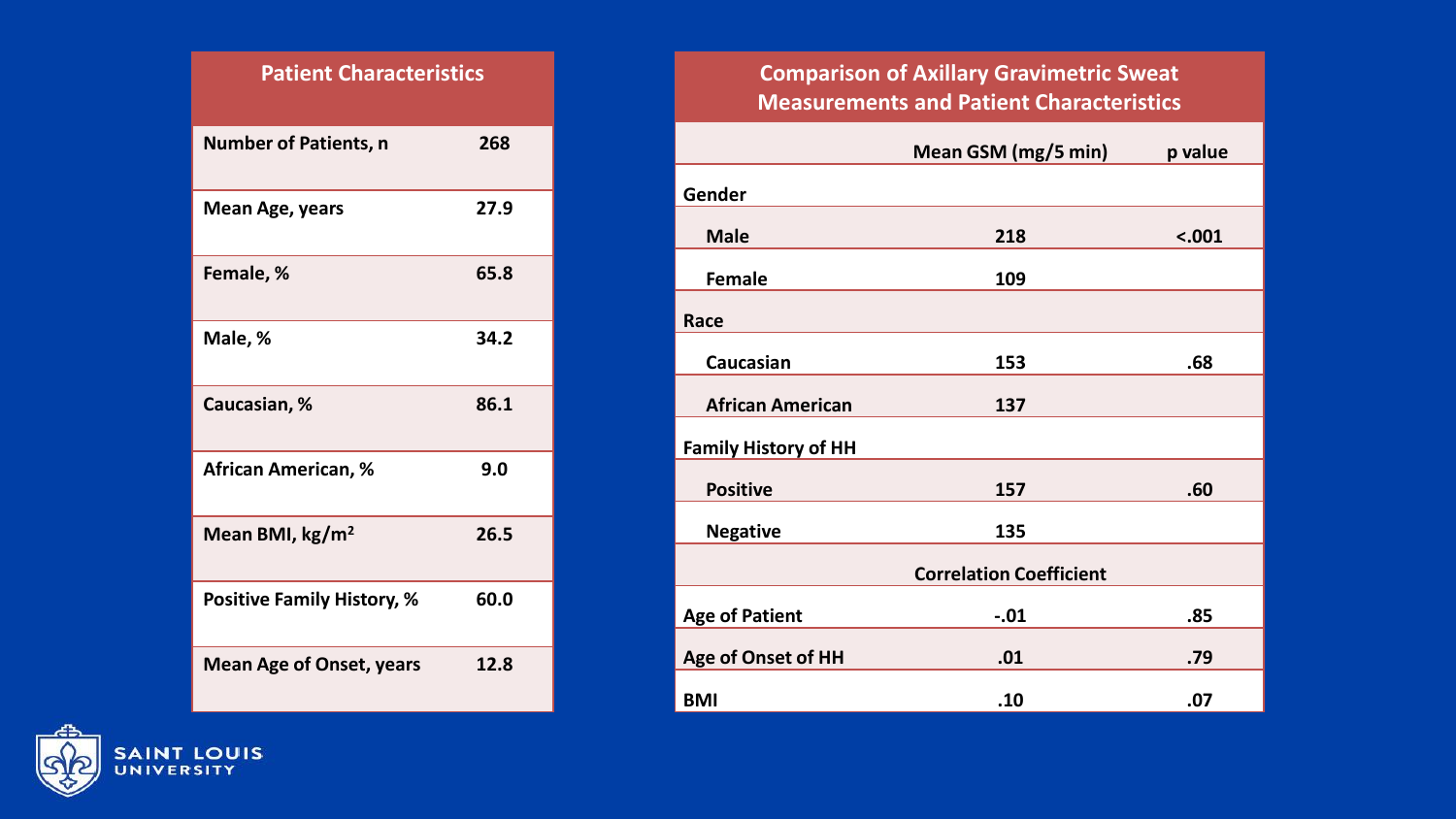

ANOVA p=.60